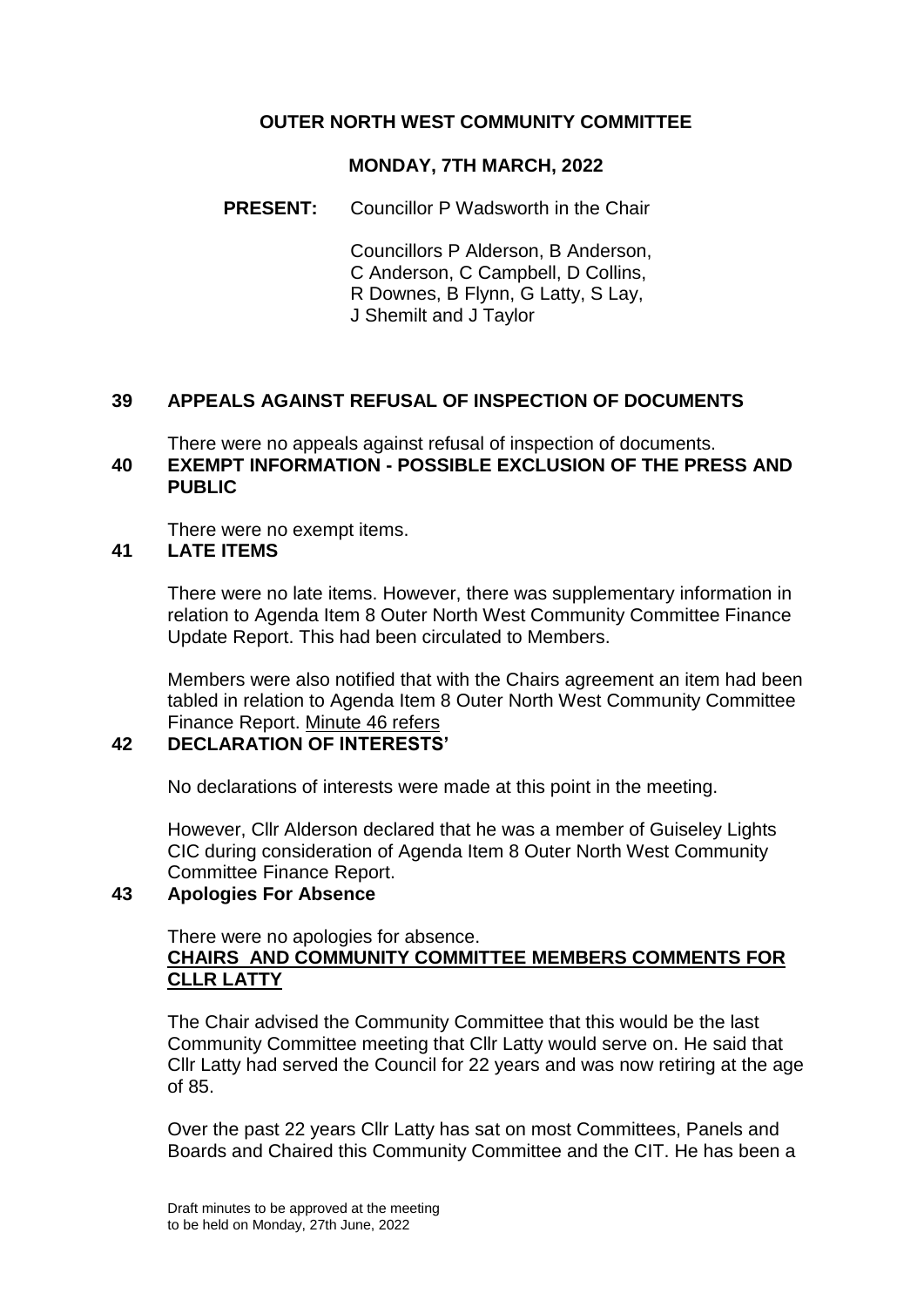distinguished Councillor doing a lot for his ward of Guiseley and Rawdon and for the Council.

He wished him a long happy and healthy retirement. He invited other Members to say a few words.

Cllr Campbell said that Cllr Latty would be missed as a member of Plans Panel and Community Committee as he had done a tremendous amount of work for the ward. He said that Cllr Latty was an easy person to work with and always supportive, he would be a loss to the Guiseley and Rawdon ward.

Cllr Lay said that he had worked on the Health and Adult Social Care subgroup with Cllr Latty, he had found him always supportive, kind and that politics had not been an issue for him, he just wanted what was best for the community. He also highlighted the fact that Cllr Latty had instigated the Isolation App for use in Leeds which had come out of an idea formed at the sub-group. The App had made an impact across the city in alleviating isolation and loneliness. He wished Cllr Latty a healthy and happy retirement.

Cllr Downes said that politics had not got in the way when there was an issue to be dealt with. He said that Cllr Latty's energy in the work that he had undertaken was a tribute to him. He was well respected in Guiseley and epitomised working well together.

Cllr Taylor thanked Cllr Latty for his support whilst he was working as a casework for Andrew Stuart MP. He said that Cllr Latty had been very welcoming when he became a Councillor. He said that the people of Guiseley would miss him, he had made good contributions to the Council and the Conservative Group.

Cllr Alderson – Said that he was pleased to have worked with Cllr Latty, who had shown him support when he became a Councillor. He said Cllr Latty had dedicated himself to work in Aireborough and the ward would miss him. He hoped he would be able to continue with the good work, as Cllr Latty had.

Cllr B Anderson said that Cllr Latty was his own person, a proud Councillor and right for the area. He said that Planning would not forget his love of chimneys as in his view they added to the design of the house. He said that Plans Panels would miss his knowledge on planning issues.

Cllr Shemilt gave her sincere thanks for all that Cllr Latty had done and wished him well in his richly deserved retirement.

The Chair in closing the comments also added that Cllr Latty had been Lord Mayor of Leeds in 2018-2019. He knows that Cllr Latty had mixed feels for this position as he had to give up some of his work in the ward. However, he had taken on the role with his customary vigour as with all the work he had done.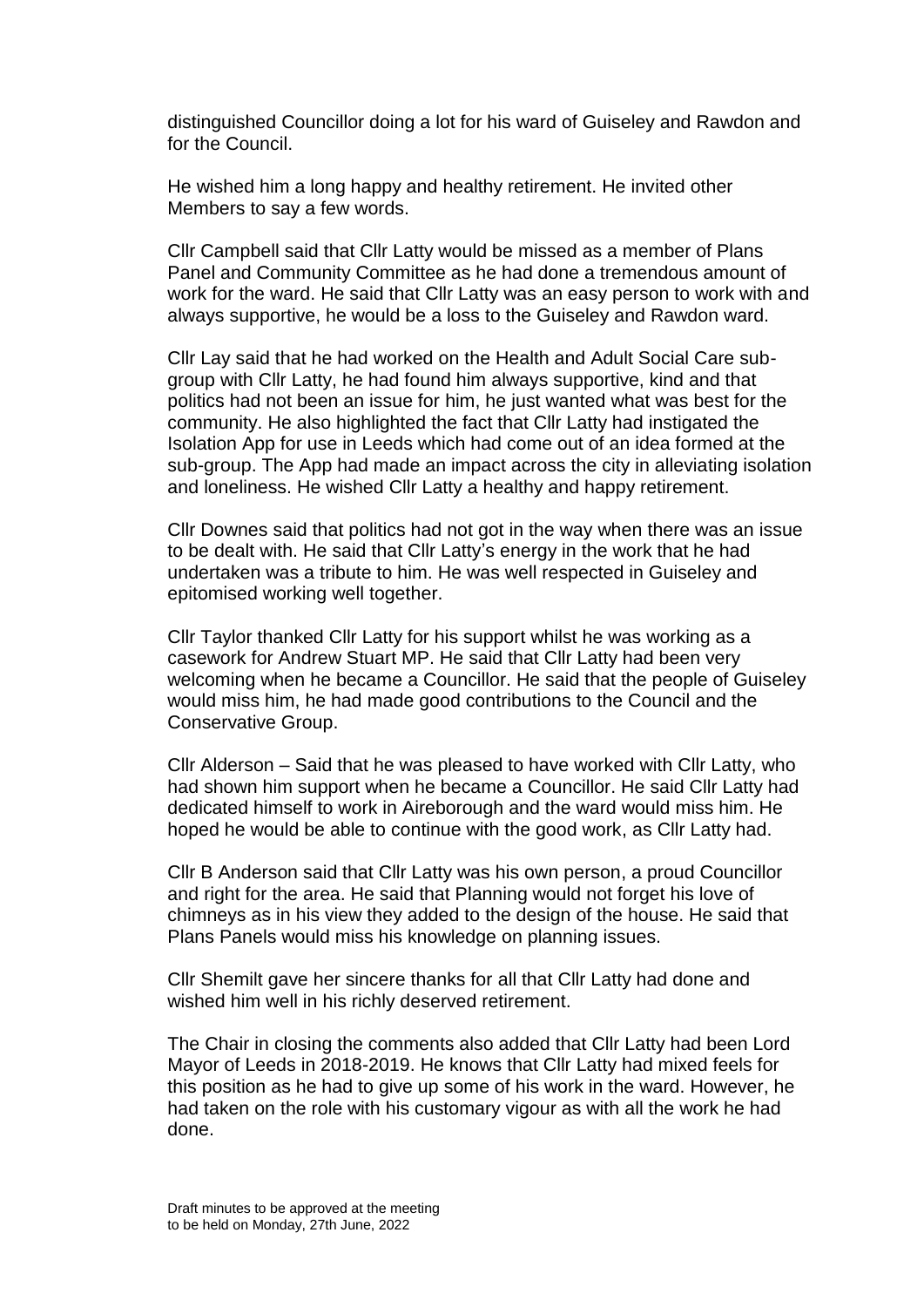Cllr Latty responded by thanking all the Members for their kind words and for a 'cracking' 22 years as a Councillor. Although, he did have a word of caution for anyone becoming Lord Mayor, saying that the role was hard work and draining.

The Committee showed their gratitude for Cllr Latty with a round of applause.

## **44 Minutes - 15th November 2021**

Members requested slight amendments to minute 34 Outer North West Community Committee Finance Report. These were to note:

- That the improved footway provision was at Horsforth and that the funding was to provide overlaying.
- That funding had not been approved for the playground at Newlaithes as funding had been provided from elsewhere

**RESOLVED** – That the minutes of the meeting held on 15<sup>th</sup> November 2021, be approved as a correct record.

## **45 Matters arising**

In relation to Minute 35 – Climate Emergency Update Members had requested further information in relation to the solar panels at Aireborough Leisure Centre. It was noted that Members had not received this.

## **46 Open Forum**

On this occasion there were four members of the public in attendance at the meeting, three of whom wished to address the Community Committee.

In accordance with Paragraphs 4.16 and 4.17 of the Community Committee Procedure Rules the Chair invited them to speak.

Mr Clive Woods spoke of his concerns in relation to the A65 specifically the congestion at Horsforth roundabout which led to queuing traffic. He informed the Committee that he had raised his concerns in November 2017 at a meeting where the Chief Officer for Highways had been attending. He was advised at that meeting that the new signalling system would improve the traffic flow. However, this had not been the case with standing traffic and buses still an issue on this section of road.

He has been made aware of a proposal for a new scheme which aims to improve traffic flow towards Rodley roundabout and includes widening to footpaths on this stretch of road for pedestrians.

Mr Woods was of the view that this proposed scheme would not improve matters but could make them worse. He requested that the Community Committee undertake a survey for the A65. He said that he had suffered years of frustration and now uses his car much more than the buses, as the buses are unreliable.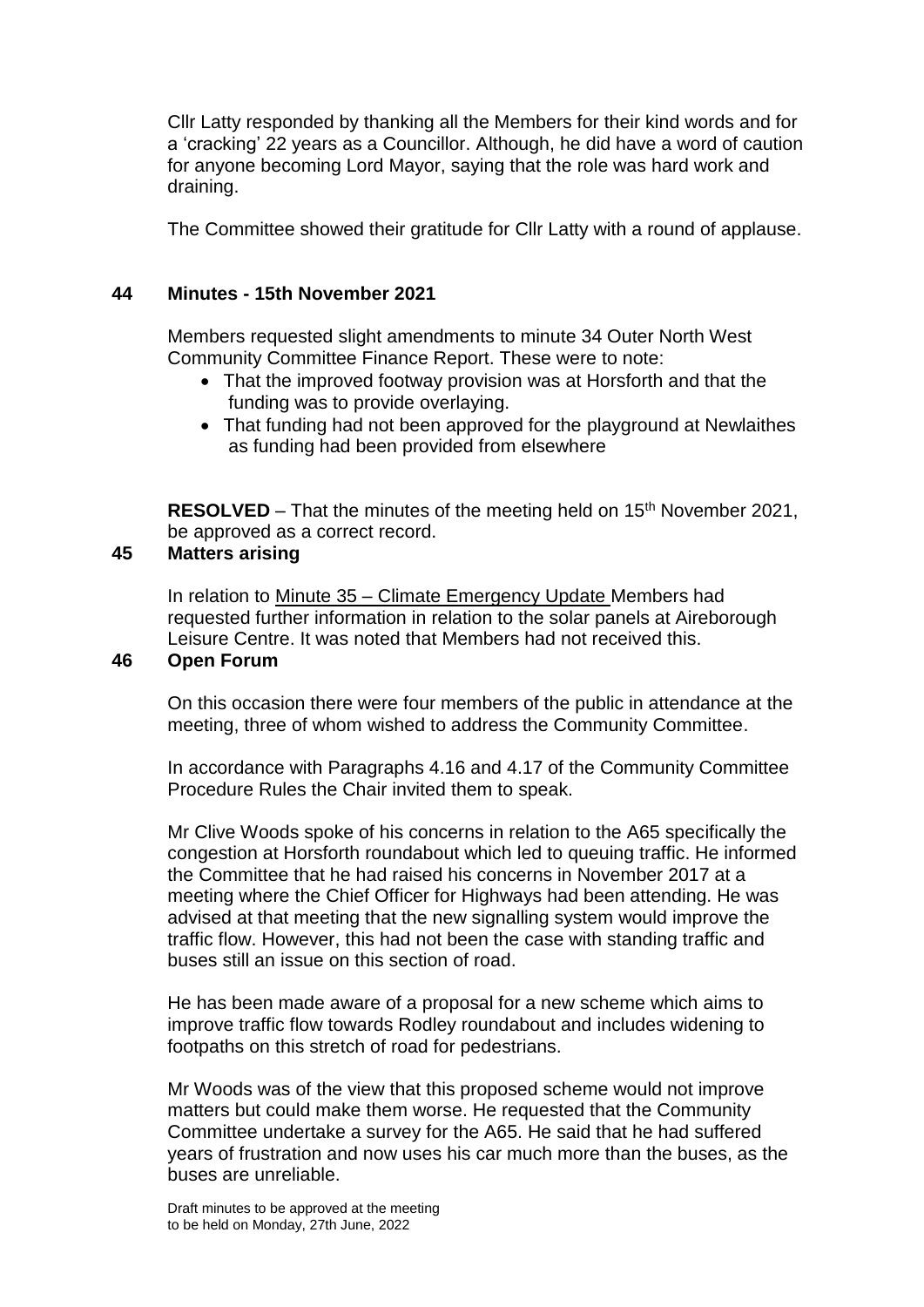Cllr Taylor responded saying that the Members did not disagree with the issues raised on this section of road. However, Members had been contacted by Highways in relation to the new proposals. It was the aim that improvements would alleviate traffic from Horsforth to Rodley, thereby improving the flow of traffic round the roundabout.

The Chair invited Mr Woods to attend the next meeting of the Transport subgroup where officers from Highways would be in attendance to address the issues he had raised.

Dr David Ingham spoke to the Committee in relation to his concerns about double parking on New Road Side between the JCT roundabout and the crossroads which was causing a hazard.

Dr Ingham also raised concerns in relation to the usage of Apperley Lane which he said had increased six-fold. He had been requested by businesses in the area to look into this and to request a pedestrian crossing for this area.

The Community Committee advised Dr Ingham that he would need to email Highways with his request for a pedestrian crossing. Dr Ingham was also invited to the next Transport sub-group meeting.

Cllr Latty said that he would be supportive of a crossing in the area.

Mr Robert Turner addressed the Community Committee to raise his concerns in relation to Park Road. He said that the congestion on Park Road was getting worse by the month. Air quality measurements were showing dangerous pollution levels at around 40ppm of NO2 which is considered high for residential areas.

He said that getting out of junctions onto Park Road was getting difficult with the junction at Old Hollins Hill particularly perilous at times.

Mr Turner also raised the issue that the 'Keep Clear' road marking outside Morrisons had either been removed or worn away and that the traffic lights may need synchronising for better traffic flow. He said that the B6153 was a busy B road, maybe the busiest in Leeds.

Mr Turner also highlighted that the warning sign for Old Hollins Hill bend does not alert new motorists to the area of a side road.

The Chair advised Mr Turner that the 'Keep Clear' road markings were now back in place.

The Chair invited Mr Turner to attend the next meeting of the Transport subgroup.

#### **47 Outer North West Community Committee Finance Update Report**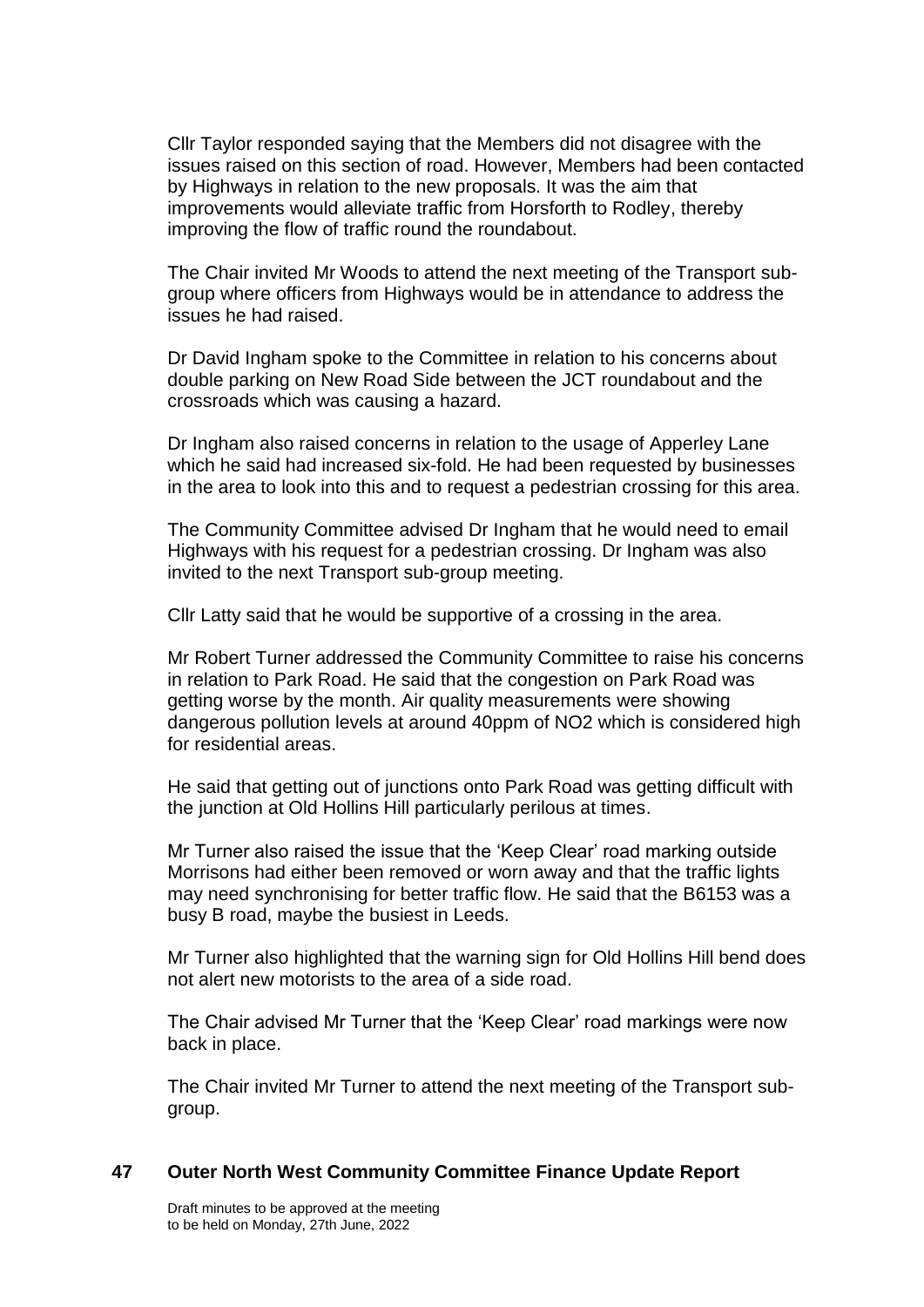Prior to the start of this item, Cllr Collins thanked the Outer North West Locality Officer for his work in ensuring that the tyres were removed from the beck in Horsforth.

The report of the Head of Locality Partnerships provided the Community Committee with an update on the budget position for the Wellbeing Fund, Youth Activity Fund, Capital Budget, as well as the Community Infrastructure Levy Budget for 2021/22.

Members were informed of the following points:

• The remaining balance of the Wellbeing Fund is £67,777.89. Members were advised that Adel & Wharfedale have £13,465.75, Guiseley & Rawdon have £7,195.47, Horsforth have £4,706.38 and Otley & Yeadon have £42,410.29 available to spend. Table 1 of the submitted report showed a breakdown of projects funded. A proposal to return £1,500 from the Horsforth small grant and skips budget back to the Horsforth Wellbeing Balance was approved.

| Project                                                                           | Organisation                                    | <b>Ward covered</b>                                             | <b>Amount</b> | <b>Outcome</b>                                                                                                                             |
|-----------------------------------------------------------------------------------|-------------------------------------------------|-----------------------------------------------------------------|---------------|--------------------------------------------------------------------------------------------------------------------------------------------|
| New club house<br>and court<br>resurfacing                                        | <b>Bramhope Lawn</b><br><b>Tennis Club</b>      | Adel &<br>Wharfedale                                            | £7,000        | Approved                                                                                                                                   |
| Refurbishment of<br>outdoor fixed<br>cricket nets                                 | Pool Cricket<br>Club                            | Adel &<br>Wharfedale                                            | £3,504.04     | Approved                                                                                                                                   |
| War Memorial /<br>Cenotaph<br>Refurbishment                                       | Pool-in-<br>Wharfedale<br><b>Parish Council</b> | Adel &<br>Wharfedale                                            | £2,859.58     | Approved to<br>be taken from<br>2022-23<br>budget                                                                                          |
| <b>Guiseley Theatre</b><br>new lighting                                           | Guiseley<br><b>Theatre CIC</b>                  | Guiseley &<br>Rawdon                                            | £12,000       | Approved in<br>principle prior<br>to meeting<br>with the<br>organisation                                                                   |
| <b>Site Based</b><br>Gardener                                                     | Parks &<br>Countryside &<br>Cleaner             | Guiseley &<br>Rawdon -<br>£7,917.60<br>Horsforth -<br>£6,196.40 | £14,114       | Guiseley &<br>Rawdon<br>Approved in<br>Principle but<br>requested a<br>meeting with<br>Parks and<br>Countryside<br>Horsforth -<br>Declined |
| Nunroyd Park -<br><b>Cricket Ground</b><br>and park<br>spectator/ seating<br>area | <b>Green Lane</b><br><b>Cricket Club</b>        | Guiseley &<br>Rawdon                                            | £5,988.03     | Approved -<br>plus condition<br>that the seats<br>remained out<br>for all users                                                            |

Members were requested to consider the following projects: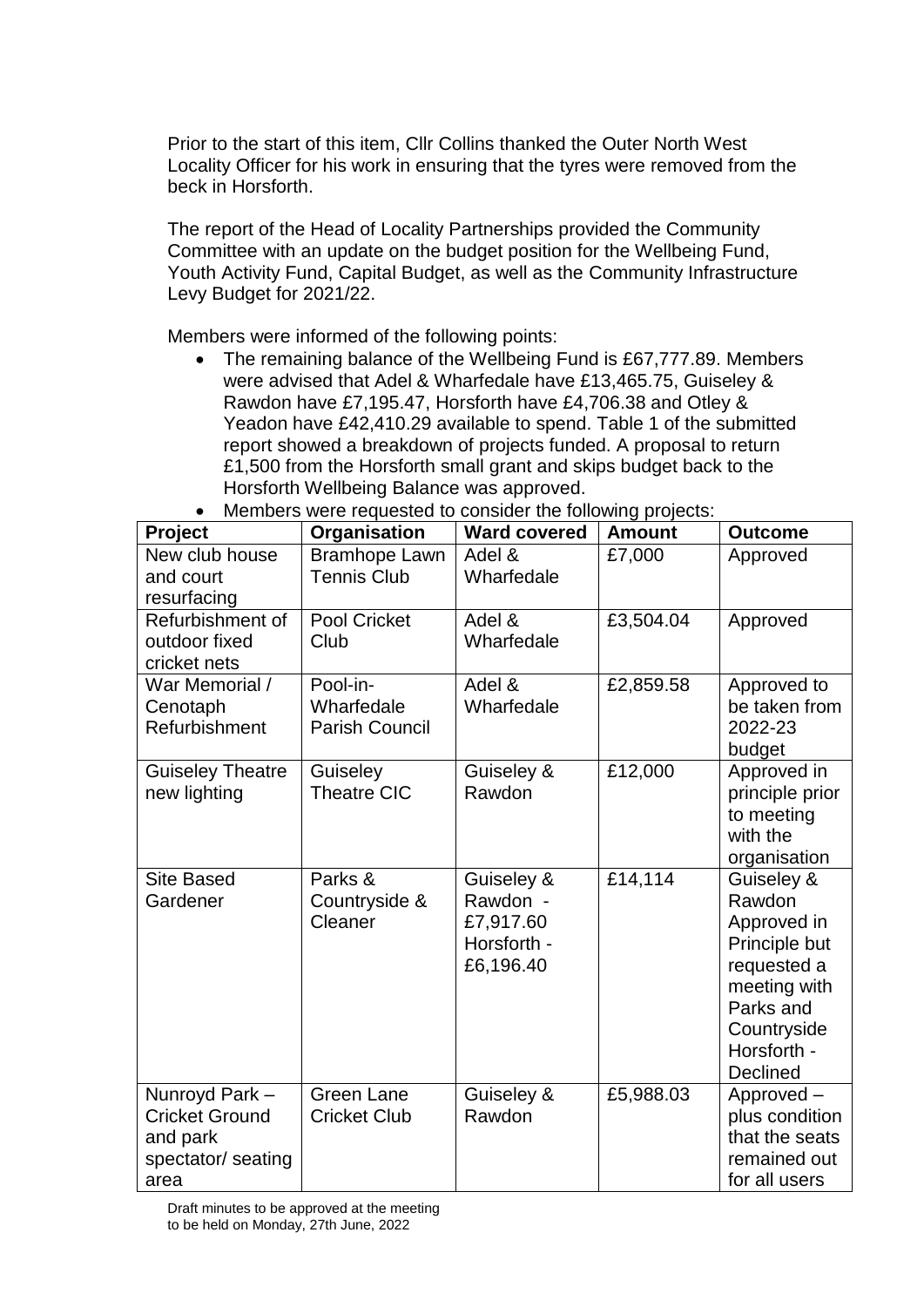|                                                          |                                                 |                                                               |           | of the park                                                                               |
|----------------------------------------------------------|-------------------------------------------------|---------------------------------------------------------------|-----------|-------------------------------------------------------------------------------------------|
| <b>Global CPAD</b><br>Campaign                           | <b>Public Access</b><br>Defibrillators UK       | Guiseley &<br>Rawdon                                          | £4,500.00 | Approved<br>funding for 2<br>locations at<br>Silverdale<br>Avenue and<br>Tranmere<br>Park |
| <b>Guiseley Lights</b>                                   | <b>Guiseley Lights</b><br><b>CIC</b>            | Guiseley &<br>Rawdon                                          | £730      | Approved                                                                                  |
| Community<br>Defibrillators in<br>Guiseley and<br>Rawdon | Communities<br>Team<br>(Ringfence)              | Guiseley &<br>Rawdon                                          | £800      | Approved                                                                                  |
| Summer Bands in<br><b>Leeds Parks</b><br>2022            | Leeds<br>International<br><b>Concert Season</b> | (£975 Guiseley<br>and Rawdon)<br>& (£650 Otley<br>and Yeadon) | £1,625    | Approved                                                                                  |
| Otley and<br><b>Yeadon CCTV for</b><br>2021/22           | Leedswatch                                      | Otley and<br>Yeadon                                           | £8,000    | Approved                                                                                  |
| <b>Horsforth CCTV</b><br>for 2021/22                     | Leedswatch                                      | Horsforth                                                     | £2,000    | Approved                                                                                  |

• Since the last meeting on 15 November 2021 the following projects have been considered and approved by DDN:

- o Jungle Kids Christmas Camp £1,020.00
- o Friday Night Live £4,590.00
- o Poetry Workshops in Ralph Thoresby School £600.00
- o Summer Holiday Camps £1,793.50
- At the Chairs discretion a further two applications were tabled for Member's consideration. Members agreed that the following projects be approved by Delegated Decision Notice after the meeting:

| Project                                                          | ັ<br>Organisation                 | Ward                 | Amount                                                                                                                           | Outcome                   |
|------------------------------------------------------------------|-----------------------------------|----------------------|----------------------------------------------------------------------------------------------------------------------------------|---------------------------|
| Construction<br>of Arthington<br>Cricket<br>Pavilion             | Arthington<br><b>Cricket Club</b> | Adel &<br>Wharfedale | £30,000<br>(Proposing<br>£6,065 to<br>come out of<br>capital and<br>£23,935 to<br>come out of<br>wellbeing<br>2022/23<br>budget) | Approved by<br><b>DDN</b> |
| <b>Toilet</b><br><b>Refurbishment</b><br>with Disabled<br>Toilet | Pool Sports<br>and Social<br>Club | Adel &<br>Wharfedale | £5,000<br>(Proposing<br>£5,000 to<br>come out of                                                                                 | Approved by<br><b>DDN</b> |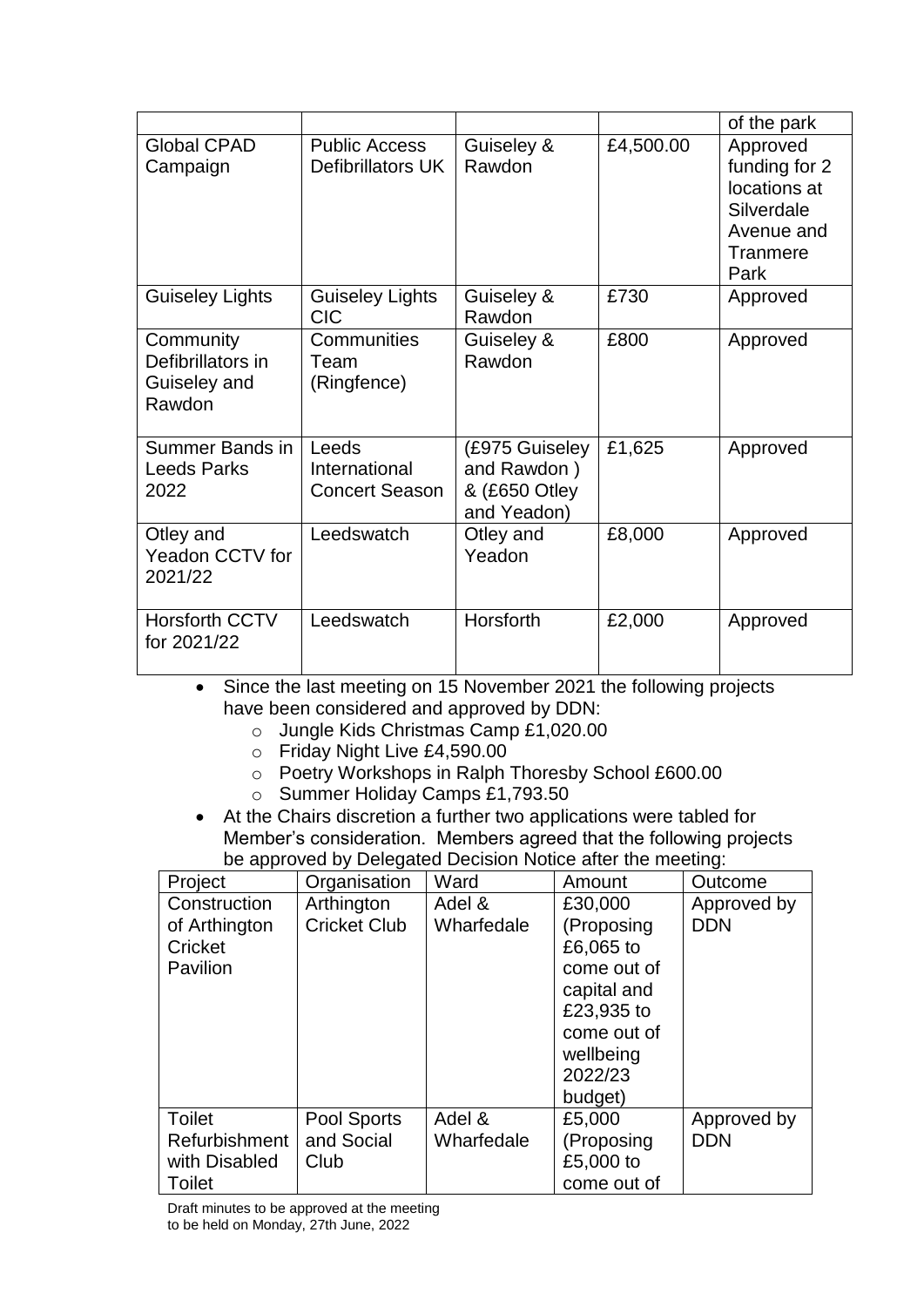There is a remaining balance of £25,509.24 in the Youth Activity Fund. A full breakdown of the projects was listed at Table 2 of the report. The Children and Families Sub-Group met on the morning of  $7<sup>th</sup>$  March to consider the following projects:

| shorder are rememing projector                            |                                                           |               |                                                                                                      |
|-----------------------------------------------------------|-----------------------------------------------------------|---------------|------------------------------------------------------------------------------------------------------|
| <b>Project</b>                                            | Organisation                                              | <b>Amount</b> | <b>Outcome</b>                                                                                       |
| Aireborough Leisure<br><b>Centre- Fun Swims</b>           | Aireborough Leisure<br>Centre                             | £3,379.00     | Approved                                                                                             |
| <b>Breeze Leeds</b><br>(Ringfence for 4<br>summer events) | <b>Breeze Summer</b><br>Events                            | £14,598       | Approved                                                                                             |
| <b>Young People Group</b>                                 | Codswallop CIC                                            | £13,110.00    | Deferred as<br>the sub-group<br>requested a<br>meeting prior<br>to processing<br>new<br>applications |
| Aireborough<br><b>Community Summer</b><br>Activities 2022 | <b>Guiseley Community</b><br>Foundation                   | £4,502.40     | Deferred as<br>the<br>application<br>was not<br>complete                                             |
| <b>Rhinos Roar</b>                                        | <b>Leeds Rhinos</b><br>Foundation                         | £7,500        | Deferred for<br>the sub-group<br>to meet with<br>the applicant                                       |
| <b>Outer North West -</b><br>road safety                  | <b>West Yorkshire</b><br><b>Police Cycle</b><br>Champions | £1,760        | Approved                                                                                             |
| <b>ONW Holiday Projects</b><br>2022-23                    | Youth Service -<br><b>Outer North West</b>                | £3,310        | Approved in<br>principle that<br>activities<br>would take<br>place across<br>all 4 wards             |

- The Small Grants and skips, has a remaining balance of £4,157.35 available to spend. Projects and skips allocated was listed at Table 3 of the submitted report.
- The Community Committee has a capital budget of £51,373 available to spend, as a result of new capital injections. Members were asked to note the capital allocation broken down by ward and summarised in Table 4.
- The Community Committee is asked to note that there is £252,022.97 total payable to the Outer North West Community Committee with £213,829.97 currently available to spend. The breakdown is as follows Adel & Wharfedale £69,322.76, Guiseley & Rawdon £142,274.86 and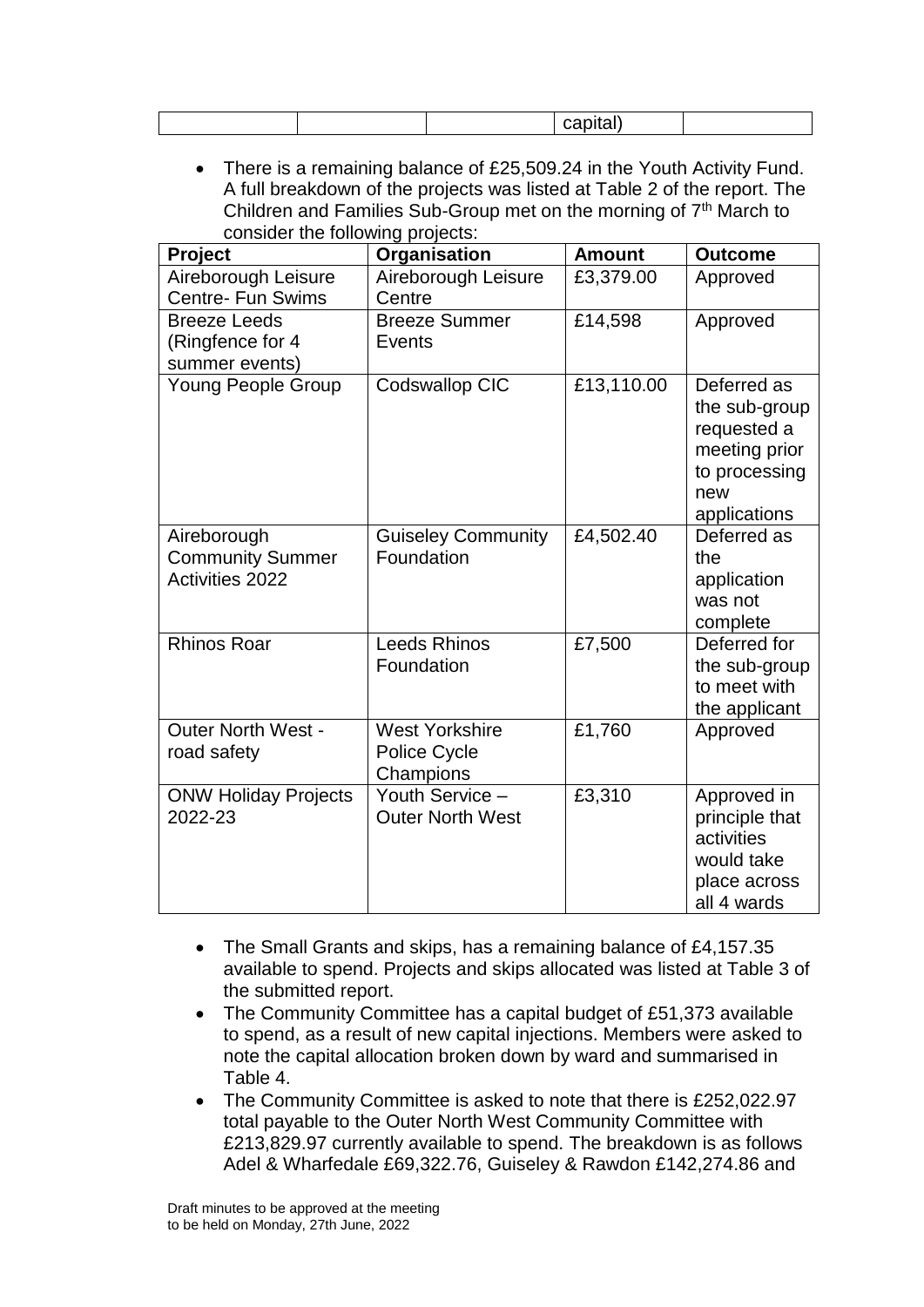Otley & Yeadon £2,232.35 which is detailed in Table 5 of the submitted report.

Member's discussions included:

- The need for discussions to be had with organisations prior to the start of refurbishment applications to ensure that the refurbishments were compliant with the Climate Emergency Policies as set out by the Council. This would include such items as LED lighting and heating systems.
- It was noted that allocation for budgets had not yet been set for the next financial year.
- Members had met with Parks and Countryside and Cleaner Neighbourhoods. Members aired concerns that they did not feel they were getting what they paid for through funding of a site-based gardener. They had been led to believe that the site-based gardener was to add 'polish' to the work already undertaken by Parks and Countryside and the Cleaner Neighbours Team but were of the view that they had not seen any signs of the 'polish' that was expected. They were disappointed with the outcome of the meeting. It was the view of the Members that they should request in writing what they would get from the site-based gardener, it was the view that previous funding was not value for money. Members in other wards said that they used community groups to assist with maintaining green spaces. Members raised concern that the Administration were not consistent in their approach to green spaces across Leeds. It was the view of the Community Committee that there was a need to look after the 'gems' in the city such as Golden Acre Park
- Members discussed at length the need to have defibrillators in certain locations of the Outer North West. It was recognised that the local volunteers known as Defibrillator Guardians worked well to ensure that they were always ready to use. However, there was a concern about how these should be maintained and the ongoing costs for the battery pack and consumables required for the defibrillators. Members suggested a meeting with the local Defibrillator Guardian to gain clarity of future maintenance.
- Members had met with Leedswatch in relation to the CCTV cameras located in Horsforth, Otley and Yeadon. It was the view that these should not be funded by the Community Committees. It was noted that whilst in discussion with Leedswatch the cameras had remained operational at all sites. The local ward councillors had received assurances that the cameras would be upgraded. It was suggested by Members that pressure should be put on the Police to enhance their system, so that the data collected from the cameras was easily accessible.
- Members requested that CIL funding was shown in future with a breakdown not only by ward but included the breakdown of CIL money received by the Parish and Town Councils.

# **RESOLVED** –

a. Details of the Wellbeing Budget position (Table 1) to be noted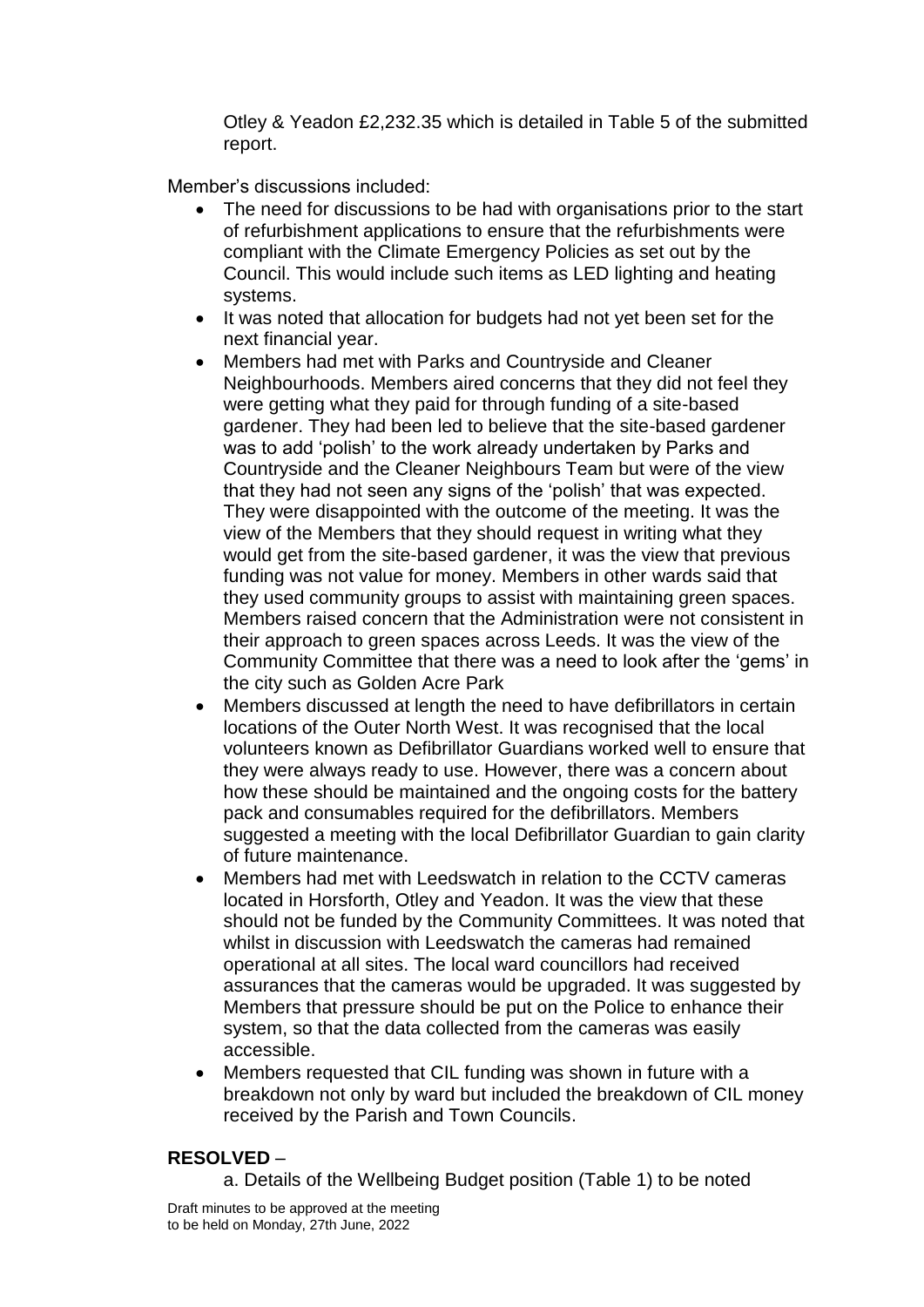b. Wellbeing proposals be considered with the outcome details as set out above

c. Details of the projects approved via Delegated Decision (paragraph 33) be noted

d. Monitoring information of its funded projects (paragraph 34) be noted e. Details of the Youth Activities Fund (YAF) position (Table 2) be noted with the details of projects as set out above (supplementary information)

f. Details of the Small Grants and Skips Budget (Table 3) be noted g. Details of the Capital Budget (Table 4) be noted

h. Details of the Community Infrastructure Levy Budget (Table 5) be noted

#### *Cllr Flynn left the meeting at 14:30 during consideration of this item.* **48 Outer North West Community Committee Update Report**

The report of the Head of Locality Partnerships updated the Community Committee of the work which the Communities Team is engaged in, based on priorities identified by the Community Committee. It also provided opportunity for further questioning, or to request a more detailed report on a particular issue.

Updates were provided by the Community Committee Champions: *Children and Families* – Cllr Flynn had submitted a briefing note for the update report but had left the meeting prior to this item. Therefore, Cllr Lay advised the Community Committee that the sub-group had met earlier in the day to discuss Youth Activity Projects for 2022/23. He advised the Committee that the criteria for the Youth Activities Fund had changed. It was the view of the Committee that Youth Activity Fund was for universal projects, and they were concerned that projects that provided targeted work with vulnerable children could not apply. He suggested that the Chair may wished to raise a concern at the Community Chairs Forum that there was now a gap in provision for vulnerable children with funding aimed at targeted projects. It was also noted that the age range means that some organisations are unable to access Youth Activity Funding.

Members also discussed the need for monitoring of projects before more funding is provided to organisation who have requested funding previously. Members suggested that where a request for funding was over £5,000 that the organisation should meet in person to discuss proposed projects.

*Environment and Community Safety* – Cllr B Anderson advised the Committee that discussions had taken place with Parks and Countryside about budget changes and the promotion of the officer within that section. It was not known who would replace him. It was noted that the Council now seemed to be getting back to normal working.

Excellent information had been provided in relation to gullies in this area and the officer was aware of all issues.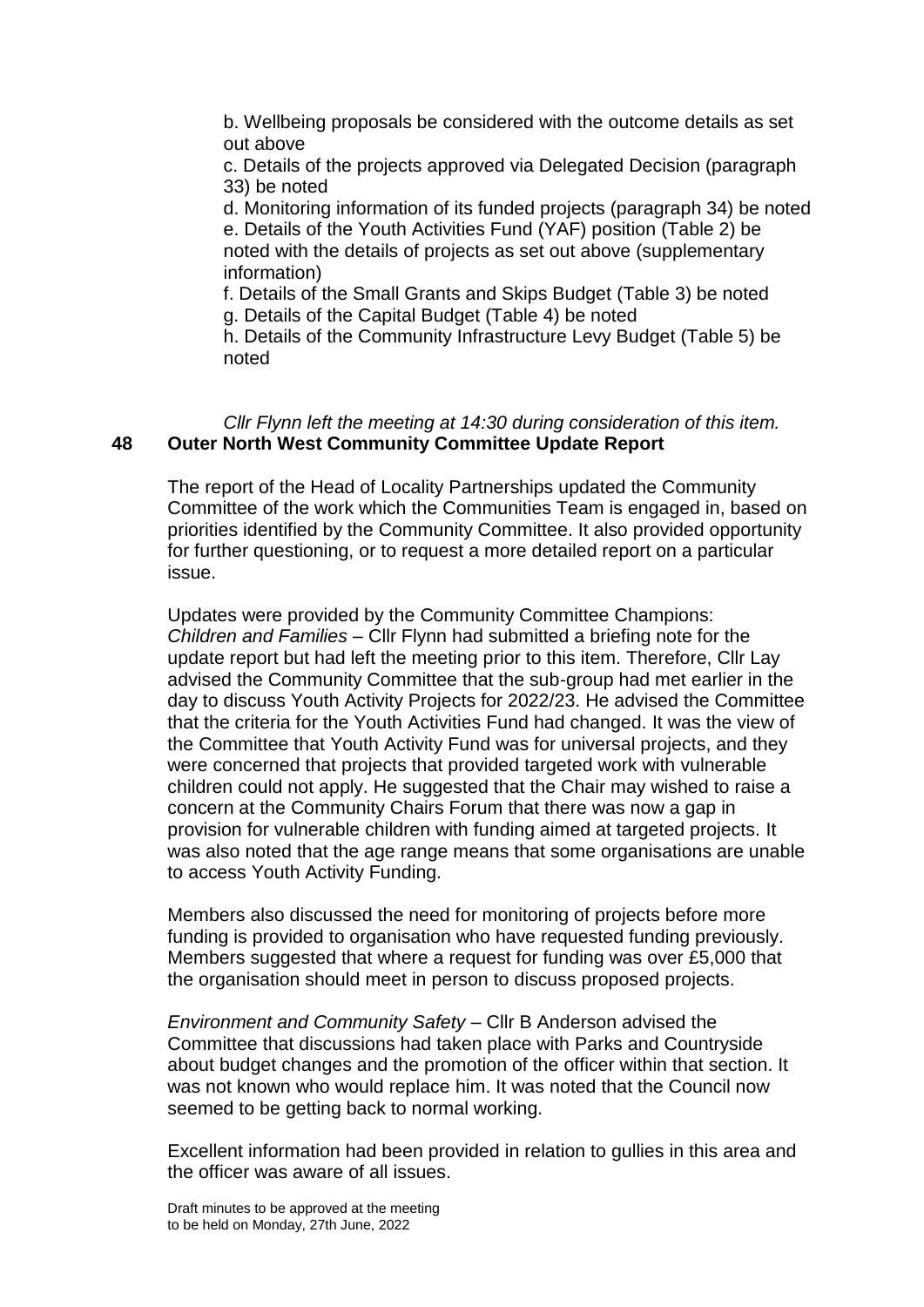He had met with the local Inspector to discuss community safety. A briefing was to be arranged with Leedswatch to provide information in relation to the work that they do.

*Transport* – Cllr Wadsworth informed the Community Committee that the Transport sub-group had met on 25<sup>th</sup> February 2022, with WYCA in attendance. They had discussed at length the issue of public transport not only for the Outer North West area but on a city-wide scale. Concerns had been raised in relation to First Bus especially around funding.

The group had also discussed park and ride including proposals for the one at the airport.

*Health, Wellbeing and Adult Social Care* – Cllr Latty had nothing to report.

*Employment and Skills* – Cllr Downes, acknowledged that a lengthy update had been provided as part of the submitted report. It provided information in relation to Universal Credit, impact of covid on the hospitality and health and social care sectors. It was suggested that Cllr Downes call a meeting of the sub-group with one Member from each ward attending to discuss the update report.

Richard Marshall, Housing Manager for the Outer North West was in attendance at the meeting and invited to address the Committee. He informed the Committee that housing staff are now hybrid working, with rent collection a priority.

It was recognised that during the pandemic voids had increased due to repairs not being able to take place, this was now ongoing. Energy improvements works are being undertaken on housing stock including insulation and decarbonisation works.

It was noted that the Cleaner Neighbourhoods Team had been to tidy communal areas around Regent Crescent and Regent Close. The Committee was advised that estate walkabouts had now resumed as normal with Members and the public allowed to attend, Members were also advised that the Cleaner Neighbourhoods Team were invited to these.

Detailed updates had been received from Housing, Public Health and Safer Leeds in relation to CCTV.

Members were requested to note the social media pages

**RESOLVED** – To note the content of the report.

*Cllrs Shemilt and Taylor left the meeting at 15:55 during this item.*

#### **49 Dates, Times and Venue Report**